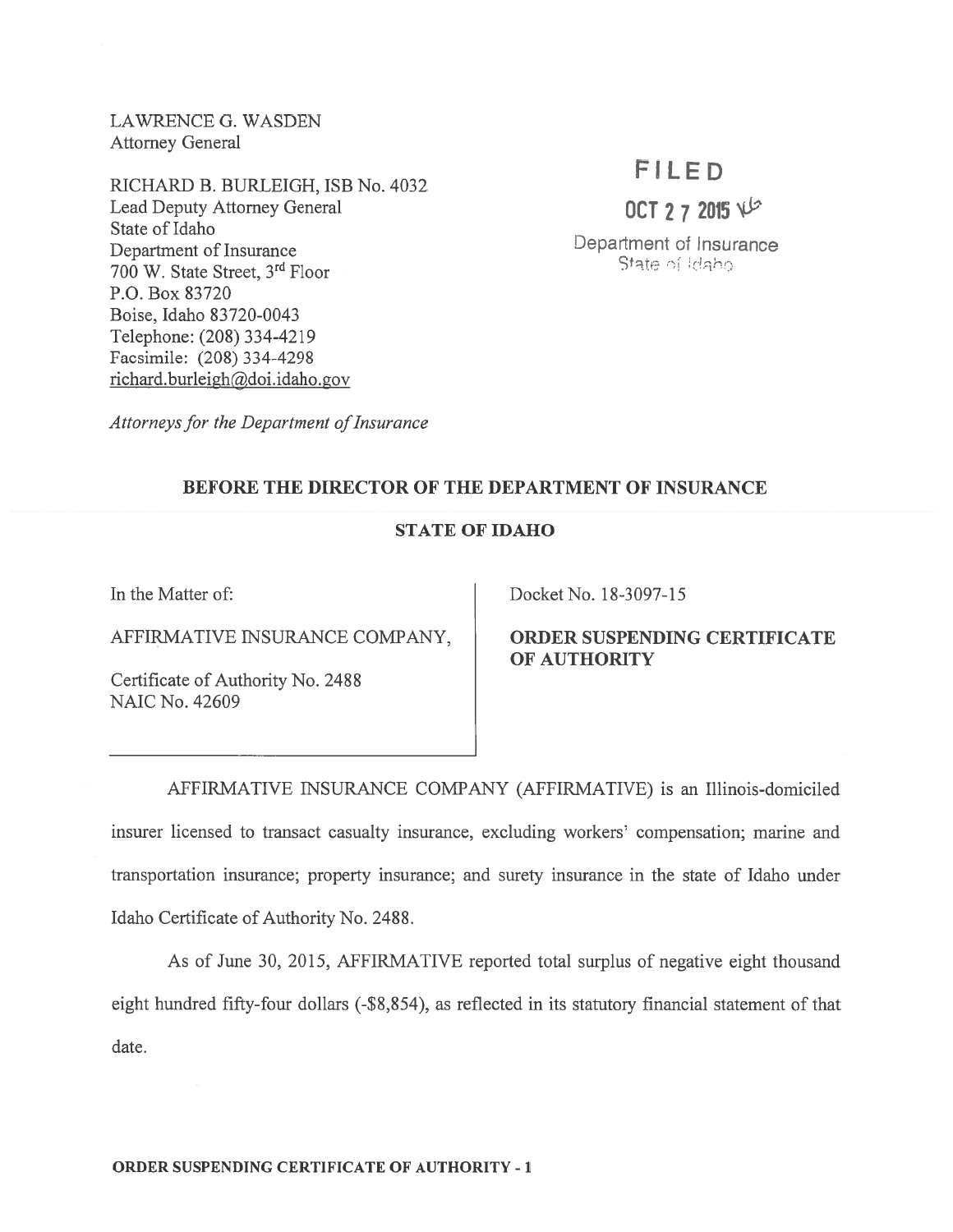On September 16, 2015, AFFIRMATIVE was placed into rehabilitation by order of the Circuit Court of Cook County, Illinois, County Department, Chancery Division, in Case No. 2015 CH 13718, based on the petition of the Acting Director of Insurance for the State of Illinois.

The Director, having reviewed the foregoing and the requirements of Idaho Code  $\S$  41-313(1), 41-326(1)(b), and 41-327(3), and good cause appearing therefor,

THE DIRECTOR HEREBY FINDS that AFFIRMATIVE does not meet the requirements for maintaining surplus set forth at Idaho Code § 41-313(1), and thus does not meet the requirements for holding <sup>a</sup> certificate of authority in the state of Idaho.

NOW, THEREFORE, IT IS HEREBY ORDERED, pursuant to Idaho Code  $\S$ § 41-326(1)(b) and 41-327(3), that Certificate of Authority No. 2488 issued to AFFIRMATIVE is SUSPENDED, effective immediately, for <sup>a</sup> period of one (1) year from the date of this order. The Director may terminate the suspension sooner if the cause for said suspension is corrected and AFFIRMATIVE is otherwise in compliance with title 41, Idaho Code.

IT IS FURTHER ORDERED that AFFIRMATIVE shall comply with the requirements of Idaho Code § 41-329, including § 41-329(2), which states: "During the suspension period the insurer shall not solicit or write any new business in this state, but shall file its annual statement, pay fees, licenses, and taxes as required under this code, and may service its business already in force in this state, as if the certificate of authority had continued in force."

IT IS FURTHER ORDERED, pursuant to Idaho Code  $\S$  41-330(1), that, within four (4) days after notice of this suspension is provided, AFFIRMATIVE shall notify, by any available means, every person authorized to write business in the state of Idaho by said insurance company, to immediately cease to write any further insurance business for AFFIRMATIVE in Idaho.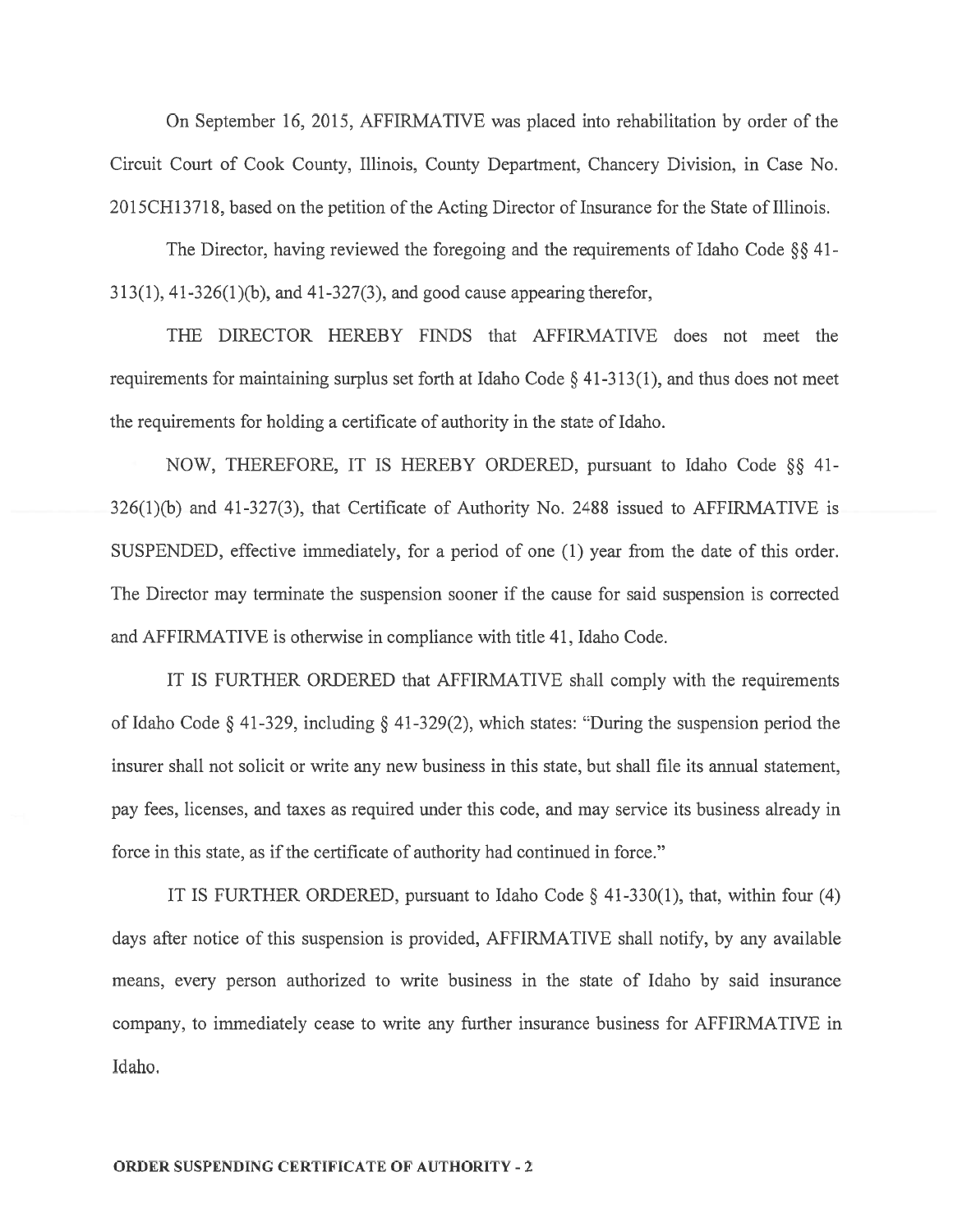IT IS FURTHER ORDERED that AFFIRMATIVE shall promptly return Certificate of Authority No. <sup>2488</sup> to the Idaho Department of Insurance, as required by Idaho Code § 41- 323(2).

DATED this 27 day of October, 2015.

STATE OF IDAHO DEPARTMENT OF INSURANCE

Lawer DEAN L. CAMERON

Director

### NOTIFICATION OF RIGHTS

This is <sup>a</sup> final order of the Director. Any party may file <sup>a</sup> motion for reconsideration of this final order within fourteen (14) days of the service date of this order. The agency will dispose of the petition for reconsideration within twenty-one (21) days of its receipt, or the petition will be considered denied by operation of law. See Idaho Code § 67-5246(4).

Pursuant to Idaho Code  $\S$ § 67-5270 and 67-5272, any party aggrieved by this final order or orders previously issued in this case may appeal this final order and all previously issued orders in this case by filing <sup>a</sup> petition in the district court of the county in which:

- i. A hearing was held,
- ii. The final agency action was taken,
- iii. The party seeking review of the order resides, or operates its principal place of business in Idaho, or
- iv. The real property or personal property that was the subject of the agency action is located.

An appeal must be filed within twenty-eight (28) days of (a) the service date of this final order, (b) an order denying petition for reconsideration, or (c) the failure within twenty-one (21)

#### ORDER SUSPENDING CERTIFICATE OF AUTHORITY -3